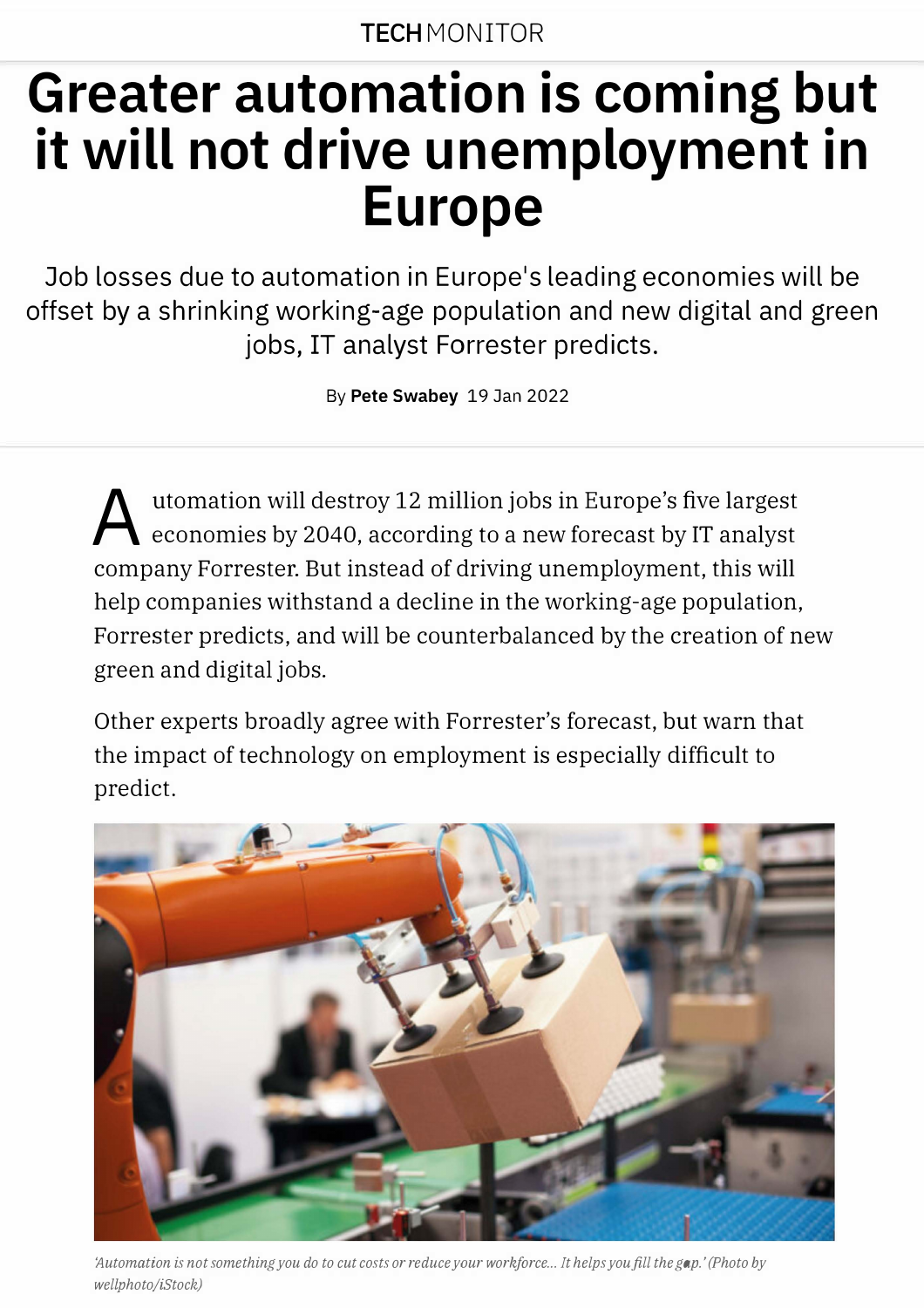# **Automation and unemployment in Europe**

The automation of work, especially repetitive, predictable tasks, places 25% of jobs in the UK, France, Italy, Germany and Spain at risk of elimination by 2040, Forrester estimates. The most likely scenario is that 12 million jobs - out of today's total of 158 million jobs in the five countries – will disappear by that time, the analyst company predicts.

Job losses will be especially high in the wholesale, retail, transport, accommodation, and food services sectors, Forrester says, which have a high concentration of repetitive roles.

# **Wholesale, retail, transport and leisure services are set to lose the most jobs to automation**

**Projected impact of automation on job numbers per industry from 2020 levels in Europe-5 countries\* (Likely scenario\*\*)** 



\* France, Germany, Italy, Spain and the UK

\*\* Current employment + changes to worker demographics + jobs lost to automation + new jobs created Source: Future Of Jobs Forecast, 2020 To 2040 (Europe-5) TECH MONITOR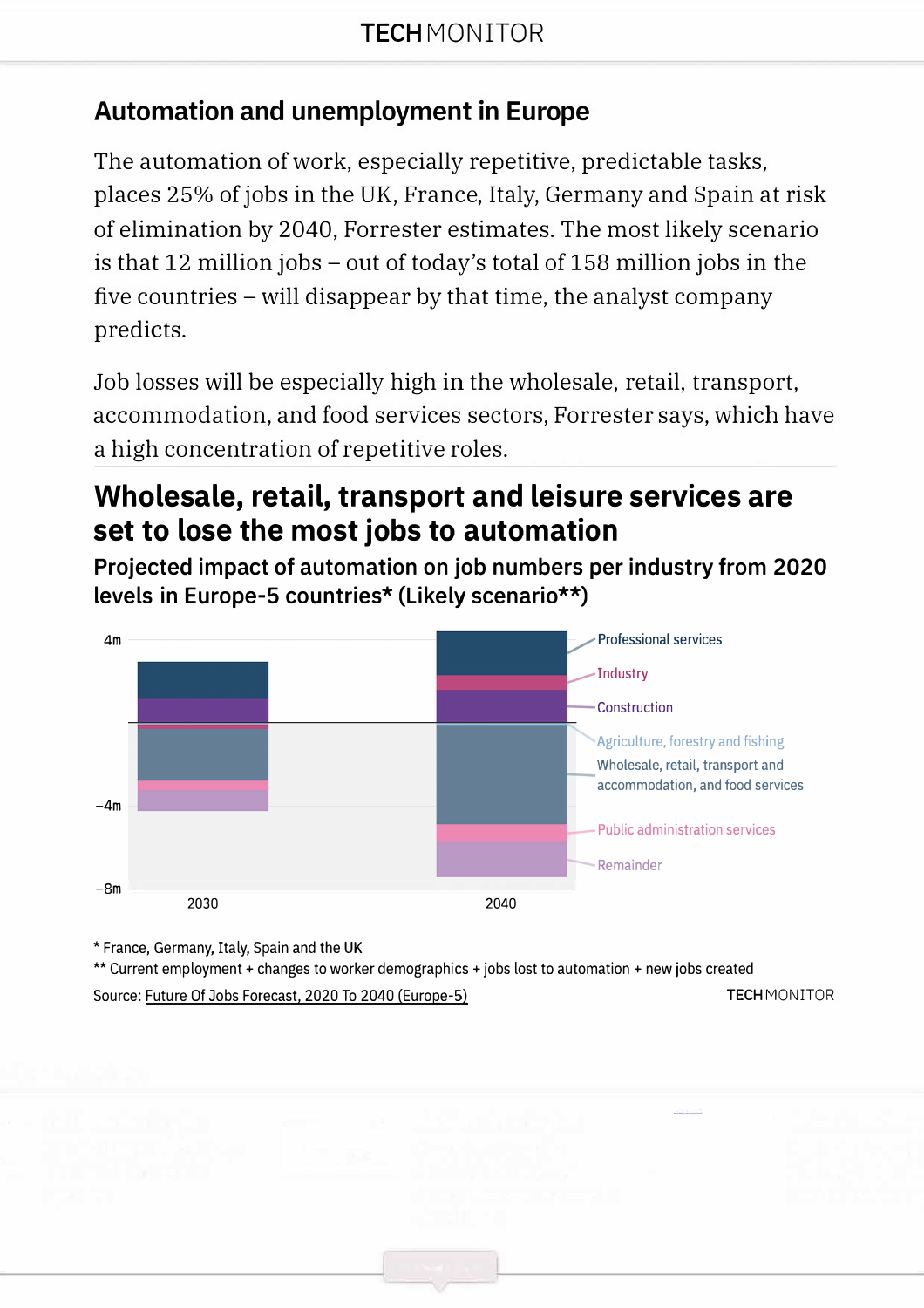However, two factors mean that this will not significantly increase unemployment in these countries, Forrester says. The first is that Europe is facing a "demographic timebomb," explains principal forecast analyst Michael O'Grady. The ageing population in these five economies means they will have 30 million fewer working-age residents by 2040.

This means that without automation, companies would struggle to fill roles and maintain productivity. "Automation is not something you do to cut costs or reduce your workforce," O'Grady says. "Automation is a way to keep productivity high with fewer workers... It helps you fill the gap."

Professor Leslie Willcocks, emeritus professor of work, technology and globalisation at LSE's Department of Management, agrees. "The report is right to suggest that automation is better seen as a coping, rather than a pure job displacement, mechanism," he says. "China, Japan and Germany lead in moving rapidly into automation to offset shrinking workforces while needing to boost productivity."

Secondly, Forrester expects nine million new jobs to be created by 2040 thanks to digital transformation and the green revolution. These will be created in the construction and industrial sectors, to help build renewable energy capacity, green buildings and smart infrastructure, and in professional services, to help companies adopt and exploit new digital technologies.

As a result, O'Grady says, "the net job losses from [automation] are actually fairly small." When incorporating new job creation, the net loss of jobs in the five countries by 2040 will be less than 0.5%, Forrester predicts.

These new jobs will not be created over night, however, Forrester warns. Governments will need to continue their investments in green jobs - the UK, for example, aims to create two million 'green-collar' jobs by 2030 - and developing digital skills. Europe already has a shortfall of half a million ICT professionals.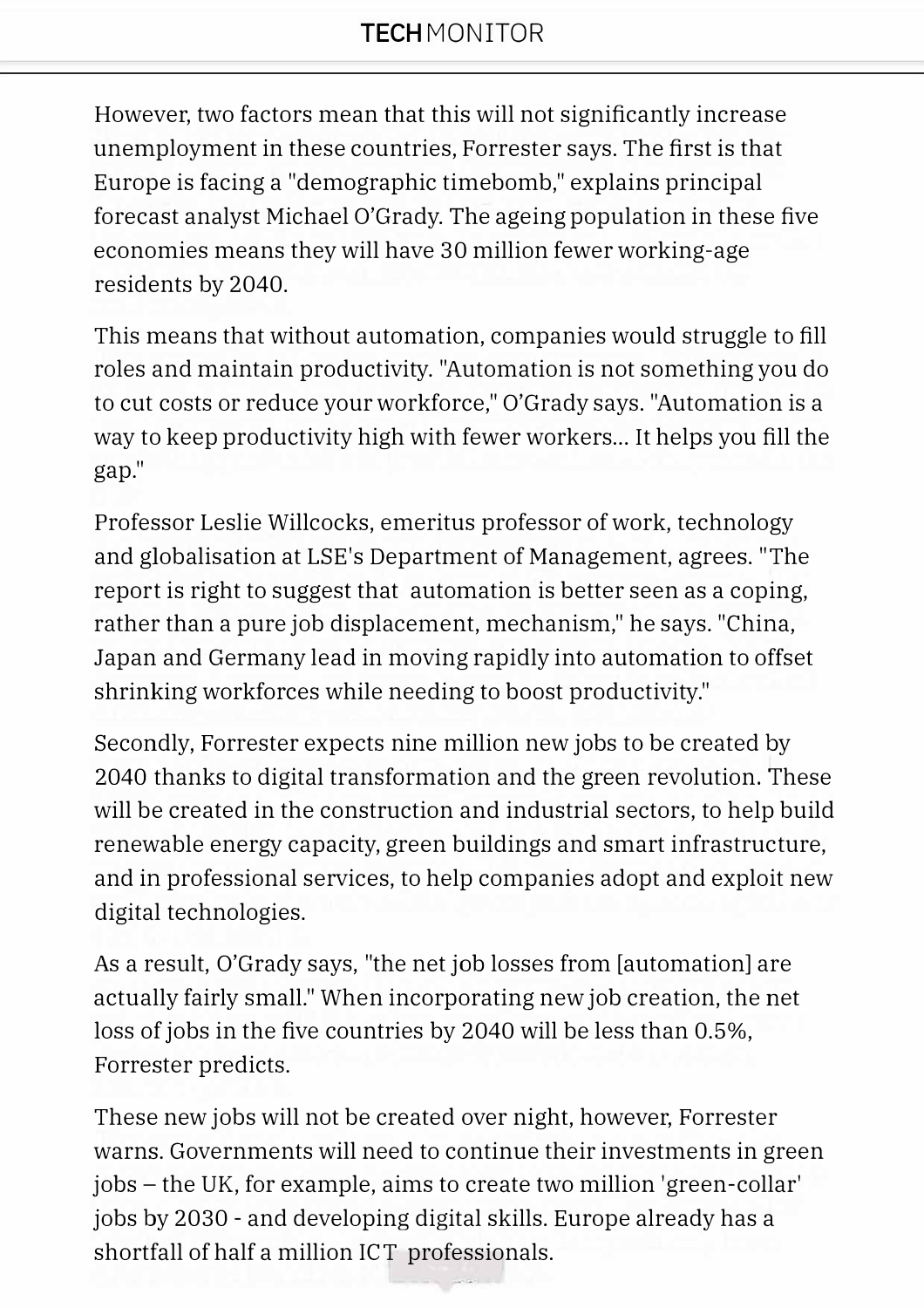# **TECH** MONITOR

While automation's effect on overall employment levels might be low, its impact on the skills required by employers cannot be underestimated, says LSE's Willcocks. "There will be radical shifts in skills," he says, "with low skills work reducing from 44% to probably 32% by 2030, and a big uptick in work that involves distinctive human skills [such as] critical thinking, interpersonal skills, cognitive nonroutine work, and STEM skills. This means radical improvements in European education and training agendas."

This shift caused by automation will have other social costs across Europe besides unemployment, Forrester warns. Government revenues may be reduced as less work is conducted by taxable human beings, for example, and workers' bargaining power may also be threatened.

#### **How will remote work impact automation and unemployment?**

Predicting the impact of technology on employment is difficult, even in the short term. "It is brave of Forrester to speculate beyond five years as these days variables change quickly, and their interactions are not easily anticipatable, nor their consequences," says Willcocks. "This is especially true for technology trends."

Carl Benedikt Frey, director of the Future of Work programme at the Oxford Martin School and co-author of the 2013 study that reignited the debate over technological unemployment for the AI era, shares this view. "I think there's simply no way of knowing what the labour market is going to look like in 2040," he says.

Unpredictable factors include the rate of immigration into Europe, wage growth, technological advances, and the pace of regulation. The impact of automation so far has not been consistent between countries in Europe, Frey observes, thanks perhaps to the relative strength of institutions such as trade unions -another factor that may change over time.